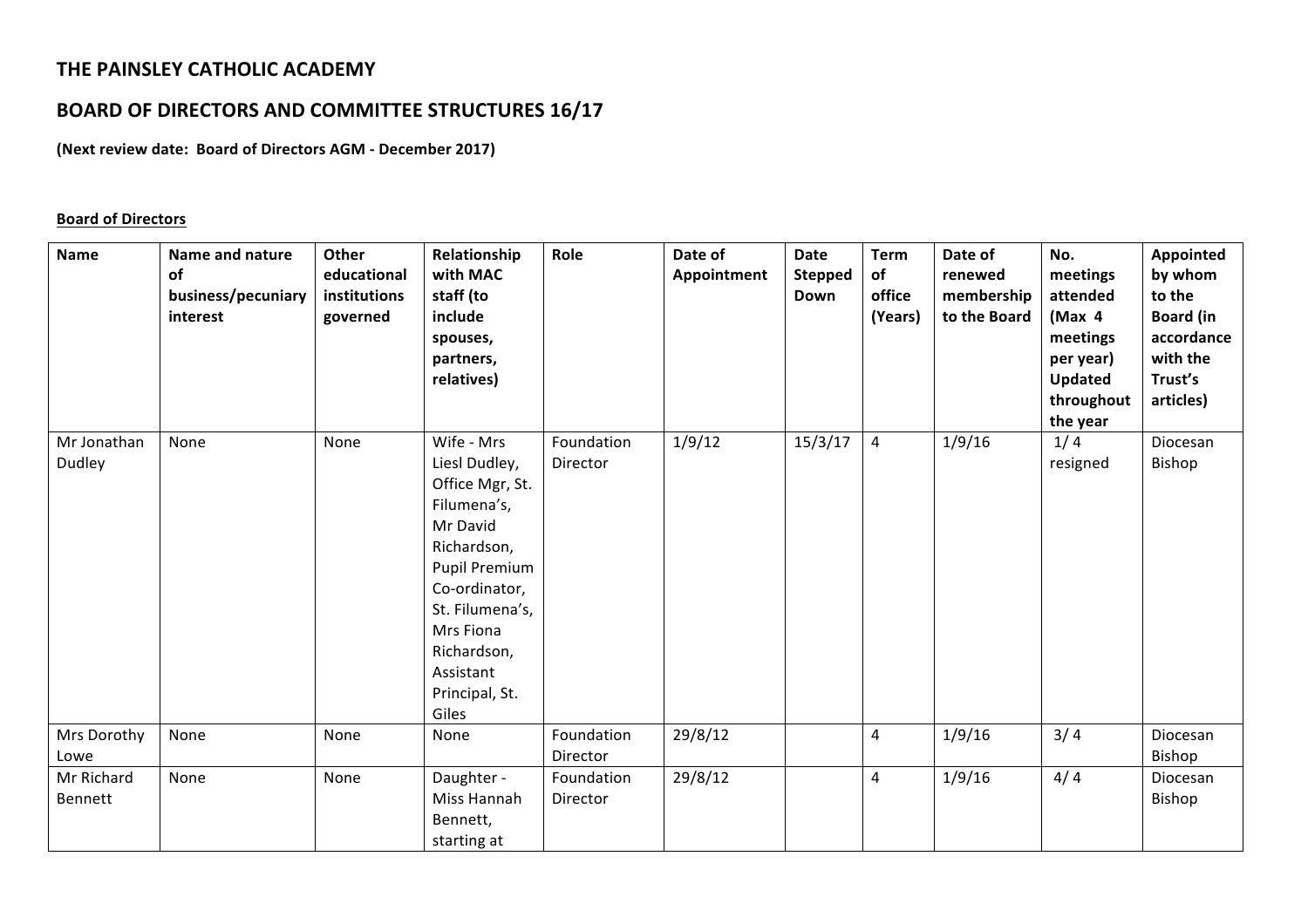|                                                                       |                                         |                                                                                                             | Painsley<br>1/9/17                                                       |                                                                     |         |         |                |        |     |                    |
|-----------------------------------------------------------------------|-----------------------------------------|-------------------------------------------------------------------------------------------------------------|--------------------------------------------------------------------------|---------------------------------------------------------------------|---------|---------|----------------|--------|-----|--------------------|
| Fr. Michael<br>Dolman                                                 | None                                    | None                                                                                                        | None                                                                     | Foundation<br>Director                                              | 8/12/14 | 31/8/17 | $\sqrt{4}$     |        | 3/4 | Diocesan<br>Bishop |
| Mr Roger<br>Gibson                                                    | None                                    | None                                                                                                        | Wife - Mrs<br>Hermione<br>Gibson,<br>Assistant<br>Principal,<br>Painsley | Foundation<br>Director                                              | 7/11/12 |         | $\overline{4}$ |        | 4/4 | Diocesan<br>Bishop |
| Mr Peter<br>Wilks<br>(Vice-Chair)                                     | Homepoint,<br>Cheadle,<br>Staffordshire | None                                                                                                        | Wife - Mrs<br>Debra Wilks,<br>Office Mgr, St.<br>Joseph's                | Foundation<br>Director                                              | 29/8/12 |         | $\overline{4}$ | 1/9/16 | 3/4 | Diocesan<br>Bishop |
| Mr Paul<br>Carroll                                                    | None                                    | None                                                                                                        | None                                                                     | Foundation<br>Director                                              | 29/8/12 |         | $\overline{4}$ | 1/9/16 | 3/4 | Diocesan<br>Bishop |
| Mr John<br>Pennington<br>(Chair)                                      | None                                    | Our Lady<br>and St<br>Kinelm<br>Catholic<br>Primary<br>School,<br>Halesowen-<br>stepped<br>down May<br>2017 | None                                                                     | Foundation<br>Director                                              | 29/8/12 |         | $\overline{4}$ | 1/9/16 | 4/4 | Diocesan<br>Bishop |
| Mr Stephen<br>Bell<br>(Accounting<br>Officer &<br>Chief<br>Executive) | None                                    | None                                                                                                        | None                                                                     | Chief<br>Executive/Acc<br>ounting<br>Officer/Princip<br>al Director | 17/7/12 |         | $\overline{4}$ | 1/9/16 | 4/4 | Diocesan<br>Bishop |
| Mrs Anne-<br>Marie<br>Cheadle                                         | None                                    | None                                                                                                        | None                                                                     | Principal<br>Director                                               | 7/12/15 | 31/8/17 | $\overline{4}$ |        | 4/4 | Diocesan<br>Bishop |
| Mrs Sandra<br>Mills                                                   | None                                    | None                                                                                                        | None                                                                     | <b>Staff Director</b>                                               | 29/8/12 |         | $\overline{4}$ | 1/9/16 | 3/4 | Staff<br>elected   |
| Mrs Claire                                                            | None                                    | None                                                                                                        | None                                                                     | <b>Staff Director</b>                                               | 7/12/15 |         | $\overline{4}$ |        | 4/4 | Staff              |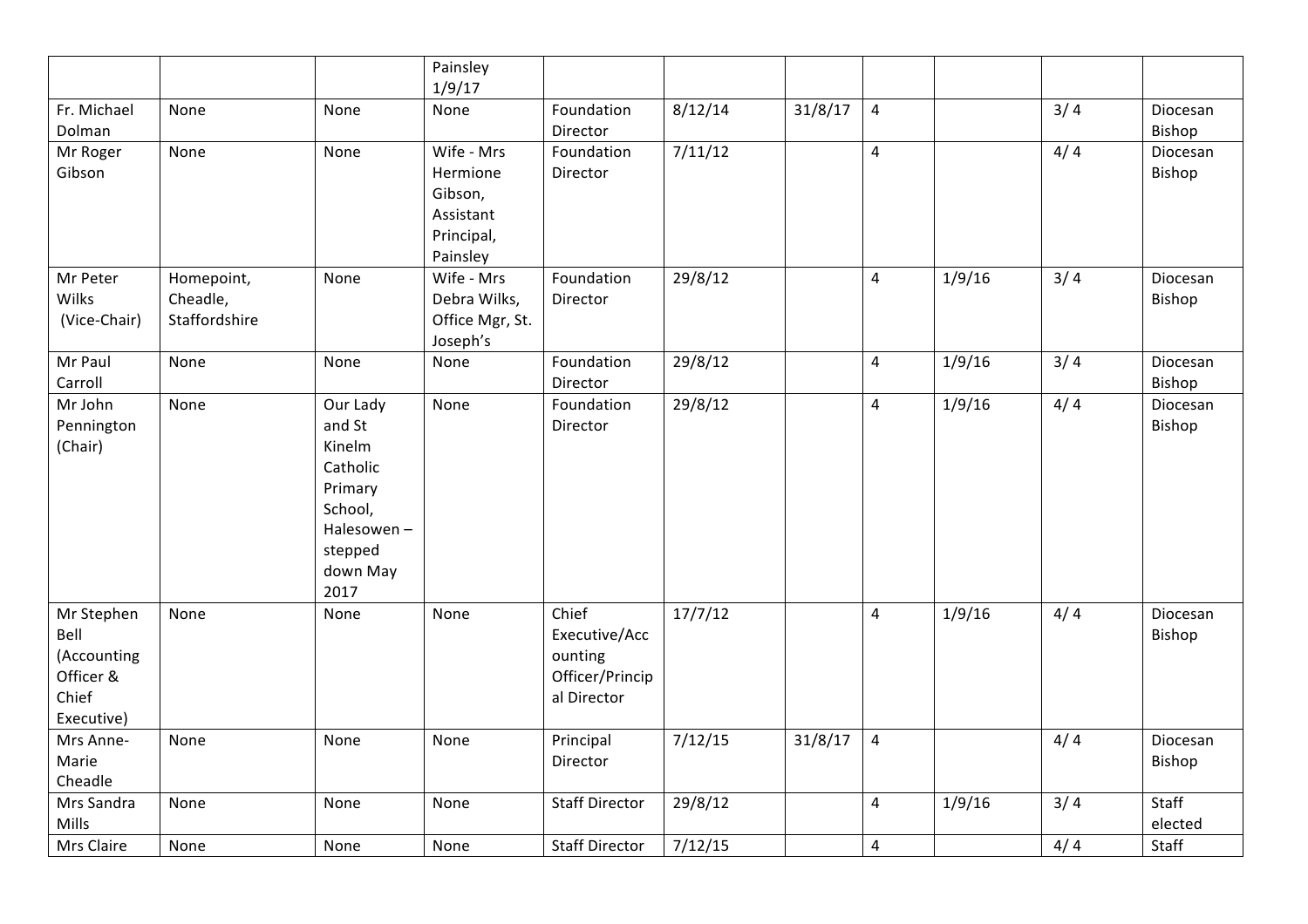| Tomlinson              |      |      |                                                                                                                                |                      |                                        |         |                |                |                   | elected               |
|------------------------|------|------|--------------------------------------------------------------------------------------------------------------------------------|----------------------|----------------------------------------|---------|----------------|----------------|-------------------|-----------------------|
| Mr Brian               | None | None | None                                                                                                                           | Parent               | 8/12/14                                |         | 4              |                | 0/4               | Parent                |
| Hutchinson             |      |      |                                                                                                                                | Director             |                                        |         |                |                |                   | elected               |
| Mr Kenneth<br>Wright   | None | None | None                                                                                                                           | Parent<br>Director   | 29/8/12<br>(stepped<br>down<br>31/8/16 | 31/8/16 | $\overline{a}$ | Not<br>renewed | Not<br>applicable | Parent<br>elected     |
| Mr Jason<br>Holt       | None | None | None                                                                                                                           | Parent<br>Director   | 31/10/16                               |         | 4              |                | 4/4               | Parent<br>elected     |
| Mrs Joanne<br>Bradbury | None | None | Son - Mr<br>Callum<br>Bradbury,<br>Academy<br><b>Business</b><br>Support Co-<br>ordinator and<br>Gifted &<br>Talented<br>Leadv | Company<br>Secretary | 29/8/12                                |         | 4              | 1/9/16         | 4/4               | Board of<br>Directors |

#### **Committee membership 2016/17:**

| Committee          | <b>Director</b>          | Attendance - updated<br>throughout the year |
|--------------------|--------------------------|---------------------------------------------|
| Mission & Strategy | Mr Stephen Bell          | 3/3                                         |
|                    | Mrs Dorothy Lowe (Chair) | 3/3                                         |
|                    | Fr. Michael Dolman       | 3/3                                         |
|                    | Mr Roger Gibson          | 3/3                                         |
|                    | Mr John Pennington       | 3/3                                         |
|                    | Mr Peter Wilks           | 3/3                                         |
|                    | Mrs Anne-Marie Cheadle   | 3/3                                         |
|                    | Mrs Joanne Bradbury      | 1/3                                         |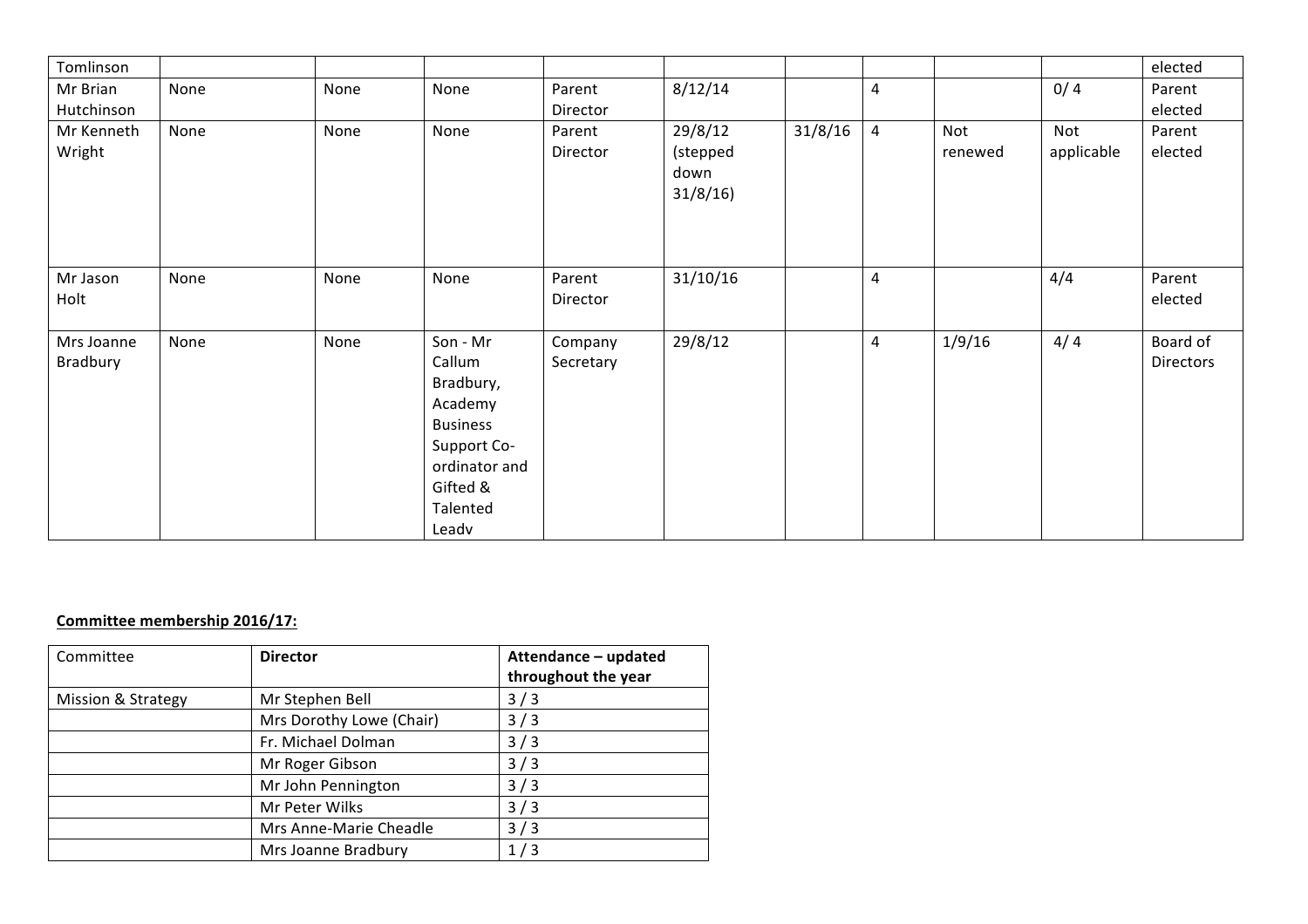| Resources                        | Mr Jonathan Dudley (Chair) | 0 / 5 resigned 15/3/17       |
|----------------------------------|----------------------------|------------------------------|
|                                  | Mr Richard Bennett         | 4/5                          |
|                                  | Mr Stephen Bell            | 5/5                          |
|                                  | Mr John Pennington         | 3/5                          |
|                                  | Mrs Dorothy Lowe           | 1 / 5 replaced by Jason Holt |
|                                  | Mrs Joanne Bradbury        | 5/5                          |
|                                  | Mr Jason Holt              | 3/5                          |
|                                  |                            |                              |
| <b>Standards &amp; Provision</b> | Mr Stephen Bell            | 3/3                          |
|                                  | Mr John Pennington         | 2/3                          |
|                                  | Mrs Sandra Mills           | 3/3                          |
|                                  | Mr Brian Hutchinson        | 2/3                          |
|                                  | Mrs Claire Tomlinson       | 2/3                          |
|                                  | Mr Roger Gibson (Chair)    | 3/3                          |
|                                  |                            |                              |
| Admissions                       | Mr Paul Carroll (Chair)    | 2/2                          |
|                                  | Mrs Claire Tomlinson       | 0/2                          |
|                                  | Mr Roger Gibson            | 2/2                          |
|                                  | Mr John Pennington         | $2/2$                        |
|                                  | Mr Stephen Bell            | 2/2                          |
|                                  |                            |                              |
| Audit                            | Mr John Pennington         | 1/1                          |
|                                  | Mr Paul Carroll (Chair)    | 1/1                          |
|                                  | Mr Peter Wilks             | 1/1                          |
|                                  | Mr Stephen Bell            | 1/1                          |
|                                  | Mrs Joanne Bradbury        | 1/1                          |
|                                  |                            |                              |
| Sixth Form                       | Mr Paul Carroll            | 3/3                          |
|                                  | Mr Peter Wilks             | 3/3                          |
|                                  | Mr Stephen Bell            | 3/3                          |
|                                  | Mr John Pennington         | 1/3                          |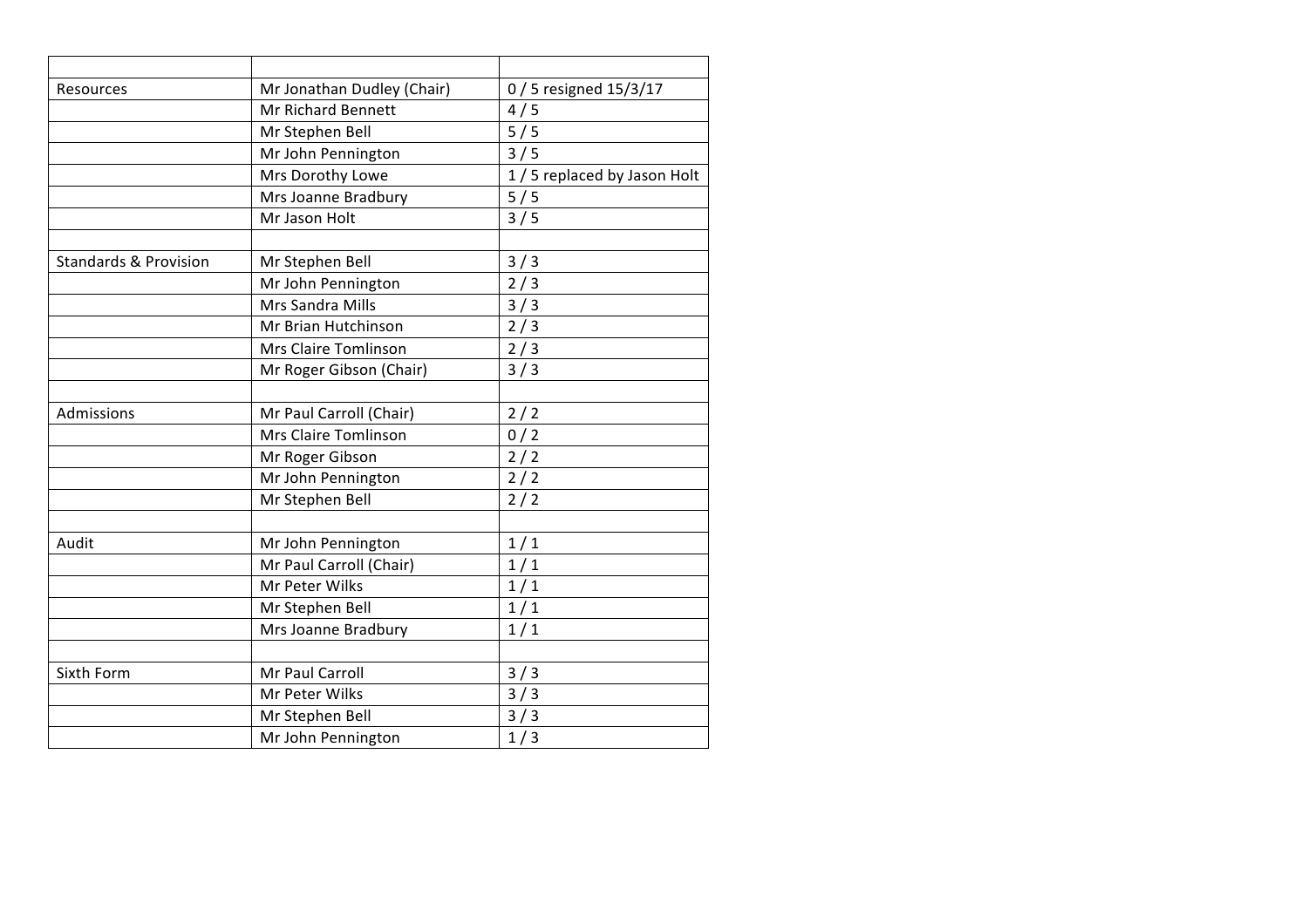#### **PAINSLEY ACADEMY COMMITTEE STRUCTURE 16/17**

| <b>PAINSLEY</b><br><b>ACADEMY</b><br><b>COMMITTEE</b><br><b>STRUCTURE</b><br>16/17 Name | Name and<br>nature of<br>business/pecu<br>niary interest | Other<br>educational<br>institutions<br>governed                                                      | Relationship<br>with MAC<br>staff (to<br>include<br>spouses,<br>partners,<br>relatives)                                                                                      | Role                         | Date<br>appointed | Date<br>stepped<br>down | Term of<br>office<br>(Years) | Date renewed<br>membership<br>to the<br>Academy<br>committee | <b>Number of</b><br>meetings<br>attended | <b>Appointed by</b><br>whom (in<br>accordance<br>with the<br><b>Trust's articles)</b> |
|-----------------------------------------------------------------------------------------|----------------------------------------------------------|-------------------------------------------------------------------------------------------------------|------------------------------------------------------------------------------------------------------------------------------------------------------------------------------|------------------------------|-------------------|-------------------------|------------------------------|--------------------------------------------------------------|------------------------------------------|---------------------------------------------------------------------------------------|
| Mr Stephen<br>Bell<br>(Accounting<br>Officer & Chief<br>Executive)                      | None                                                     | None                                                                                                  | None                                                                                                                                                                         | Principal<br>Director        | 1/9/12            |                         | $\overline{4}$               | 1/9/16                                                       | 3/3                                      | Diocesan<br>Bishop                                                                    |
| Mr John<br>Pennington<br>(Chair)                                                        | None                                                     | Our Lady and<br>St Kinelm<br>Catholic<br>Primary<br>School,<br>Halesowen-<br>stepped down<br>May 2017 | None                                                                                                                                                                         | Foundation<br>Representative | 1/9/12            |                         | 4                            | 1/9/16                                                       | 2/3                                      | Diocesan<br>Bishop                                                                    |
| Mr Paul Carroll                                                                         | None                                                     | None                                                                                                  | None                                                                                                                                                                         | Foundation<br>Representative | 1/9/12            |                         | 4                            | 1/9/16                                                       | 3/3                                      | Diocesan<br>Bishop                                                                    |
| Mr Shail<br>Chauhan                                                                     | None                                                     | None                                                                                                  | None                                                                                                                                                                         | Elected parent               | 25/5/16           |                         | 4                            |                                                              | 1/3                                      | <b>Elected Parent</b>                                                                 |
| Mr Jonathan<br>Dudley                                                                   | None                                                     | Non                                                                                                   | Wife - Mrs Liesl<br>Dudley, Office<br>Mgr, St.<br>Filumena's, Mr<br>David<br>Richardson,<br>Pupil Premium<br>Co-ordinator, St.<br>Filumena's and<br>Mrs Fiona<br>Richardson, | Foundation<br>Representative | 1/9/12            | 15/3/17                 | $\overline{4}$               | 1/9/16                                                       | 1/3<br>Resigned                          | Diocesan<br>Bishop                                                                    |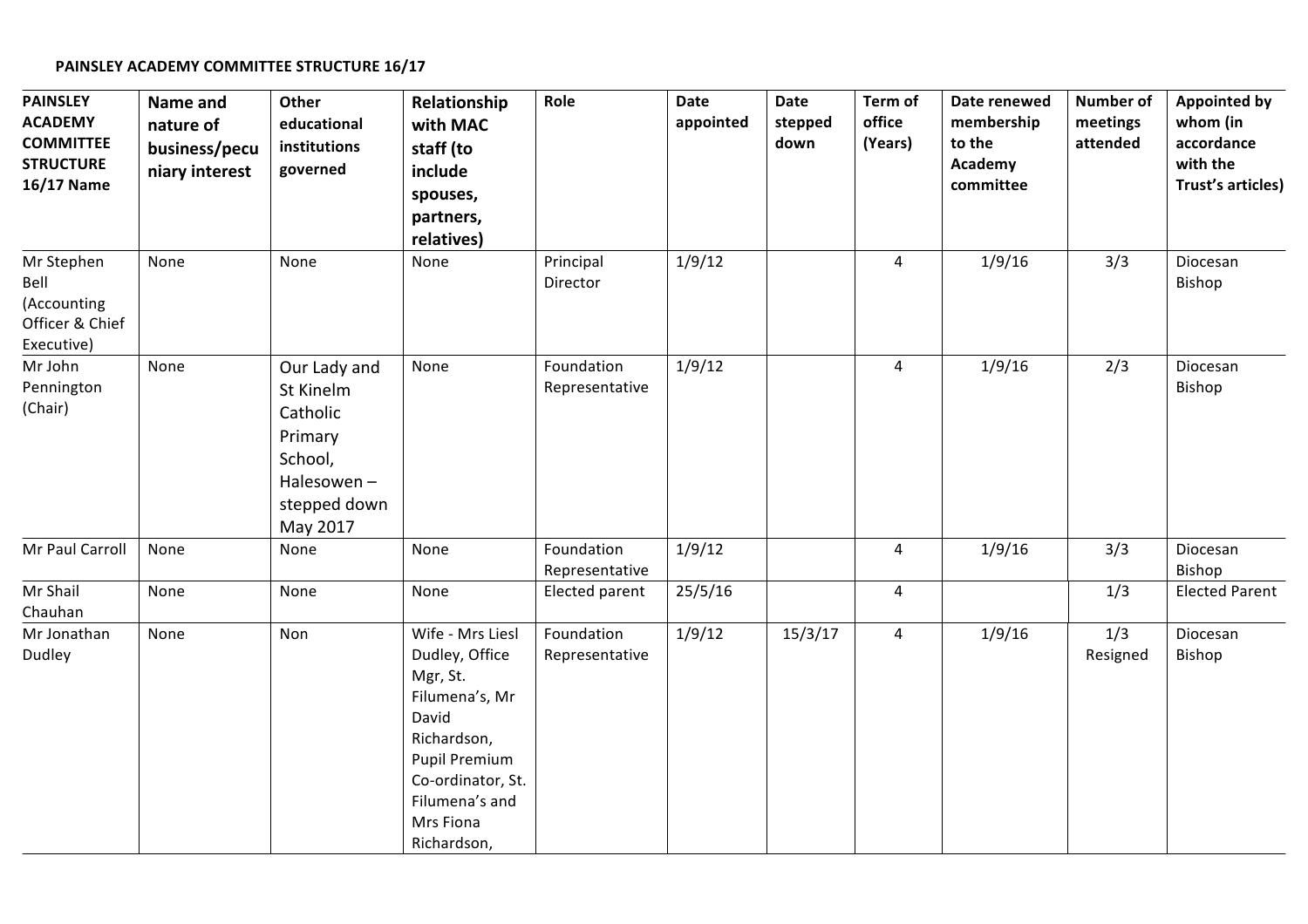|                |               |      | Assistant       |                |         |   |             |            |                      |
|----------------|---------------|------|-----------------|----------------|---------|---|-------------|------------|----------------------|
|                |               |      | Principal, St.  |                |         |   |             |            |                      |
|                |               |      | Giles           |                |         |   |             |            |                      |
| Mrs Hermione   | None          | None | Husband - Mr    | Elected staff  | 7/3/13  | 4 |             | 2/3        | Elected staff        |
| Gibson         |               |      | Roger Gibson    |                |         |   |             |            |                      |
|                |               |      | Director on     |                |         |   |             |            |                      |
|                |               |      | Painsley Board  |                |         |   |             |            |                      |
|                |               |      | of Directors    |                |         |   |             |            |                      |
| Mrs Veronica   | None          | None | None            | Foundation     | 1/9/12  | 4 | Not renewed | Not        | Diocese              |
| Johnston-Jones |               |      |                 | Representative |         |   |             | applicable |                      |
| Mr Richard     | None          | None | Wife - Mrs      | Elected staff  | 25/5/16 | 4 |             | 3/3        | <b>Elected Staff</b> |
| McCusker       |               |      | Judith          |                |         |   |             |            |                      |
|                |               |      | McCusker,       |                |         |   |             |            |                      |
|                |               |      | History teacher |                |         |   |             |            |                      |
| Mr Tim         | None          | None | None            | Foundation     | 1/9/12  | 4 | 1/9/16      | 1/3        | Diocese              |
| O'Sullivan     |               |      |                 | Representative |         |   |             |            |                      |
| Mr Peter Wilks | Director,     | None | $Wife - Mrs$    | Foundation     | 1/9/12  | 4 | 1/9/16      | 3/3        | Diocesan             |
|                | Homepoint,    |      | Debra Wilks,    | Representative |         |   |             |            | Bishop               |
|                | Cheadle,      |      | Office Mgr, St. |                |         |   |             |            |                      |
|                | Staffordshire |      | Joseph's        |                |         |   |             |            |                      |
| Vacant         |               |      |                 | Elected parent |         |   |             |            | Elected parent       |
| Jim Bird       | None          | None | None            | Foundation     | 1/9/12  | 4 | Not renewed | Not        | Diocesan             |
|                |               |      |                 | Representative |         |   |             | applicable | Bishop               |

# **Remit of the above Strategic committees:**

# **BOARD OF DIRECTORS**

#### **Functions**

• The Company's object is specifically restricted to the following: to advance for the public benefit education in the United Kingdom, in particular but without prejudice to the generality of the foregoing by establishing, maintaining, carrying on, managing and developing Catholic schools designated as such offering a broad and balanced curriculum and conducted as Catholic Schools in accordance with the Code of Canon Law of the Latin Church from time to time and the doctrinal, social and moral teachings of the Catholic Church from time to time and following the directives and policies issued by the Diocesan Bishop to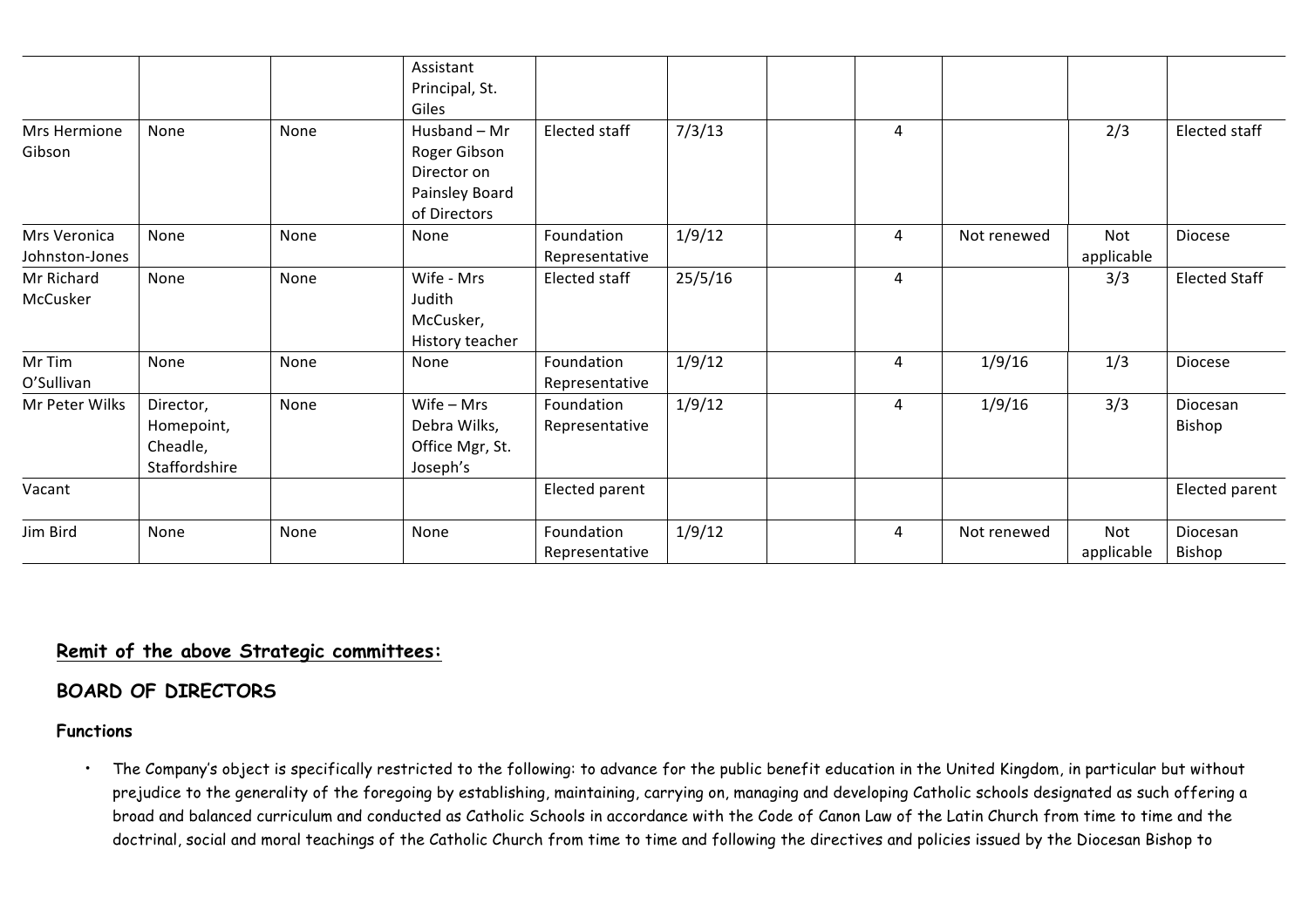ensure that the formation, governance and education of the Academies is based on the principles of Catholic doctrine, and at all times serving as a witness to the Catholic faith in Our Lord Jesus Christ.

The Board of Directors are responsible for:

- Ensuring clarity of vision, ethos and strategic direction;
- Holding the Principals to account for the educational performance of the school and its pupils; and
- Overseeing the financial performance of the school and making sure its money is well spent

## **MISSION AND STRATEGY COMMITTEE**

- secure the Catholic education of the Academy's students, ensuring that the Academy fulfils its role in making Christ known, assisting the Church in its mission, assisting parents in the education and religious formation of their children, being of service to the local Church and to society
- receive feedback from the Accounting Officer of his/her work across the Academy and review developments
- plan for succession planning across the Academy and monitor staff development processes including performance management
- monitor the impact of coaching and mentoring between staff of the Academy
- monitor the impact of programmes for the role of the middle leader
- review transition arrangements
- receive feedback from the regular joint meetings with the Principals
- review the effectiveness of cross-school networking at all levels of staffing and the exchange of best-practice to the benefit of all children
- monitor, evaluate and review the Academy Development Plan and individual academy development plans
- review the effectiveness of strategic governance
- monitor the impact of staff deployment decisions across the Academy, e.g., ICT technicians etc.
- monitor Academy-wide policies and ensure that these are regularly reviewed and updated, and that the Directors are fully involved in the process.
- monitor, evaluate and review the effects of the policies, priorities and targets on standards and quality, and recommend any follow-up action as may be necessary.
- participate in Academy self-evaluation processes including reviewing SEFs (or equivalent)
- ensure safeguarding procedures are in place across the federation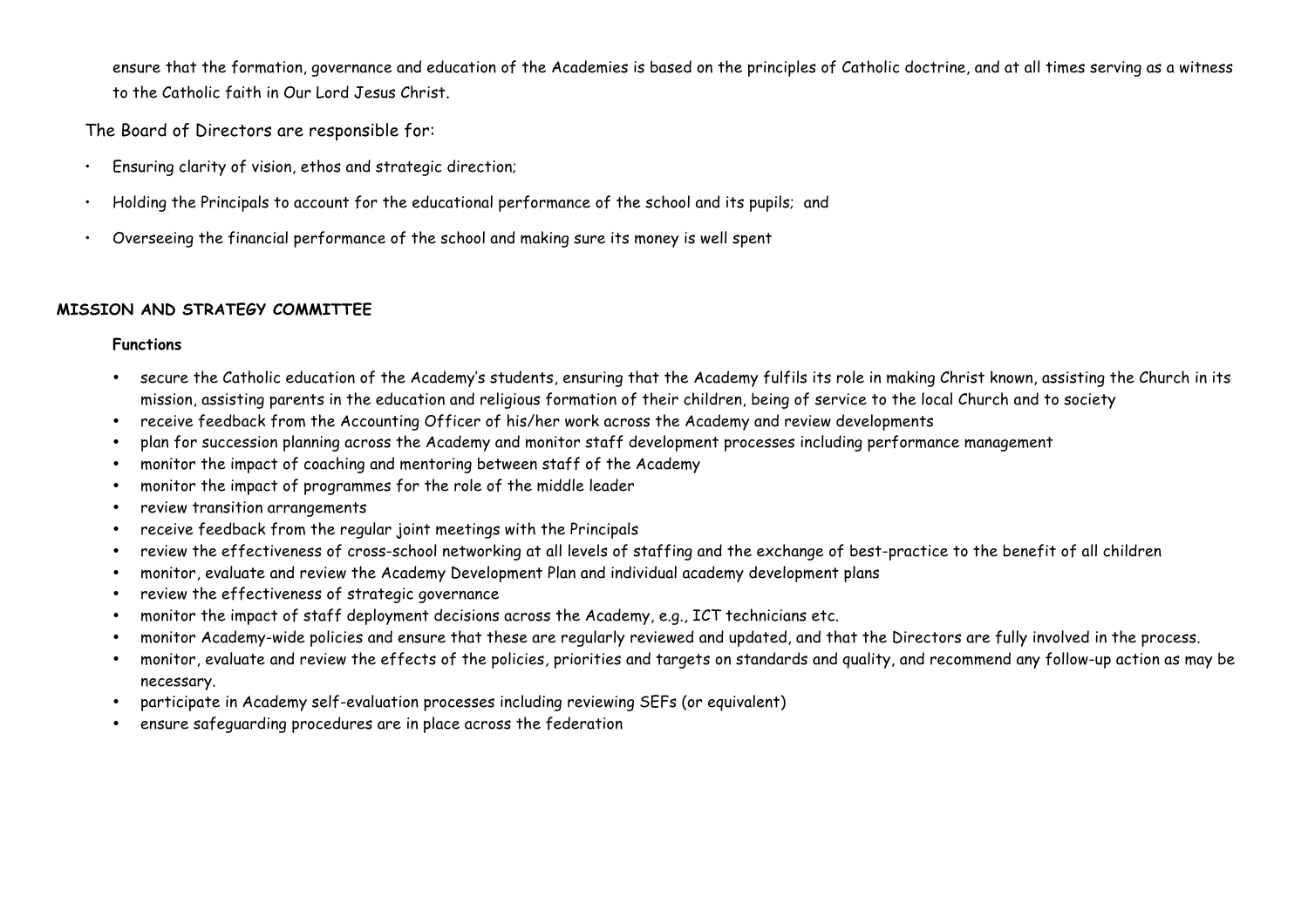#### **STANDARDS AND PROVISIONS COMMITTEE**

#### **Functions**

- Review the impact of the curriculum across the Academy in terms of upholding the Catholic ethos of the schools, suitability for teaching and learning and meeting the requirements of the National Curriculum, assessment and reporting requirements.
- Review the quality of teaching and learning across the Academy and consider strategies for development
- Monitor, evaluate and review data tracking procedures across the Academy and recommend strategies for development
- Monitor, evaluate and review the impact of inclusion strategies across the Academy including reports on exclusions, rewards' policies etc.
- Monitor the Academy's role within the local community.

#### **RESOURCES COMMITTEE**

#### **Functions**

- To ensure value for money is obtained across the Academy in all areas.
- To prepare such financial reports and proposals as may be required by the Directors and the EFA
- To consider a draft budget for the year based on priorities in the Academy and individual academy development plans
- To monitor the budgets and reports on behalf of the full Directors
- To determine the financial delegation to be made to the Principals
- To approve virement within agreed limits
- To respond to auditor's comments
- To ensure we comply with financial regulations as set out by Company Law
- To report on actions necessary to maintain the premises (land and buildings) in a satisfactory state of appearance and repair
- To ensure the accounting system for any non-official funds are sufficiently strong so that mis-use or error are detected (as determined by the financial policies)
- Regular consideration of Health and Safety issues associated with the buildings/sites

#### **ADMISSIONS COMMITTEE**

- To make recommendations to the Full Directors on Admissions.
- To consider matters relating to the management of students, including issues of discipline/behaviour.
- To prepare promotional material relating to the schools and liaise with press and promotional sources.
- To prepare programmes of liaison and integration within the Academy, parishes and political institutions.
- To secure linkages with employers and sponsors.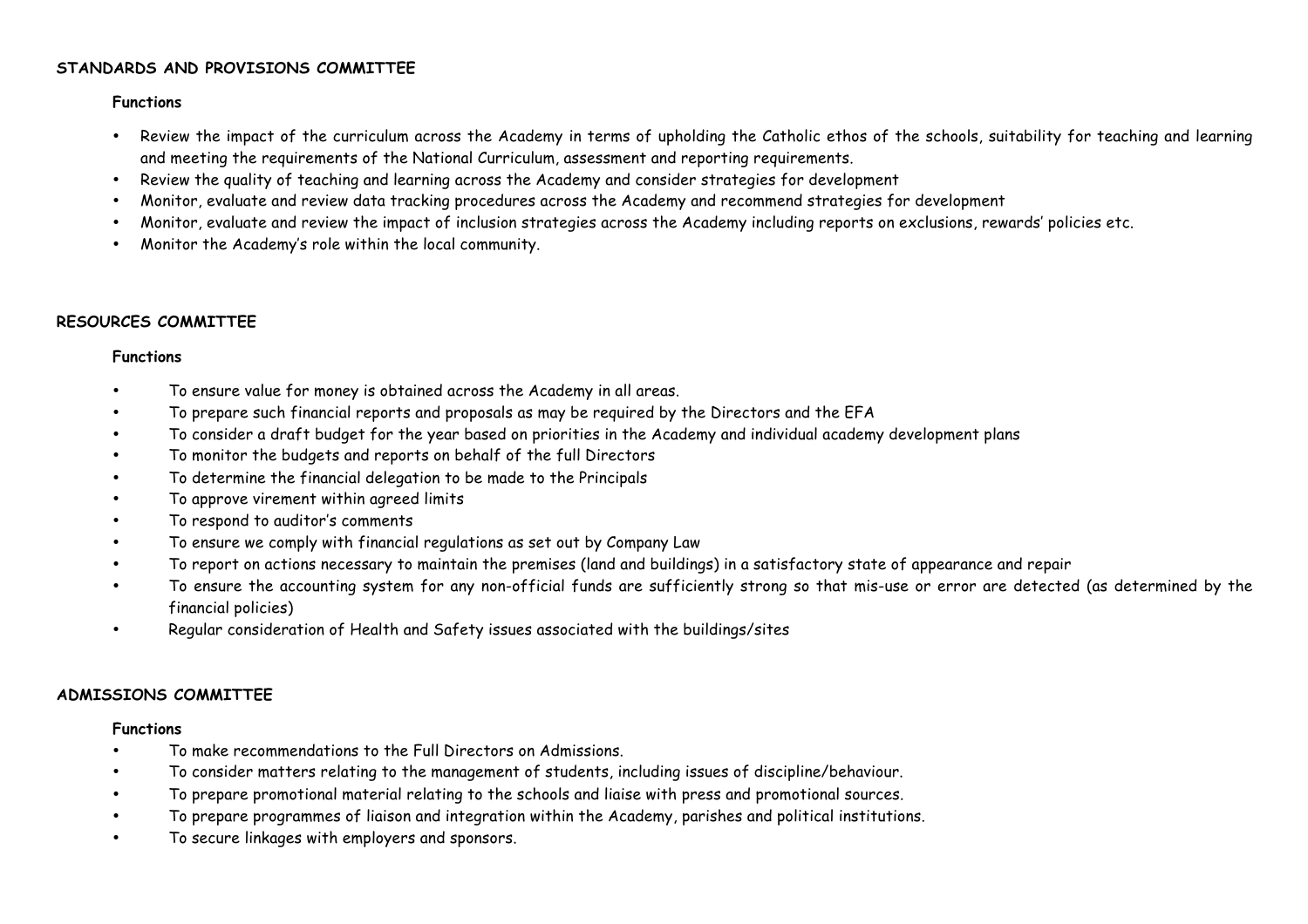- To investigate and monitor appropriate aspects of the catchment community.
- To consider, when appropriate, an admissions policy for students to the school and make recommendations to the full body.

The Audit Committee is an advisory body with no executive powers. However, it is authorised by the board to investigate any activity within its terms of reference, and to seek any information it requires from staff, who are requested to co-operate with the Committee in the conduct of its inquiries. Requests for work, and reports received, from internal audit will be channelled through the Accounting Officer, to whom the Internal Auditors and Responsible Officer reports. The Audit Committee is authorised to obtain independent professional advice if it considers this necessary.

#### **AUDIT COMMITTEE**

#### **Functions and Responsibilities:**

- Review the multi-academy's internal and external financial statements and reports to ensure that they reflect best practice.
- Discuss with the external auditor the nature and scope of each forthcoming audit and to ensure that the external auditor has the fullest co-operation of staff.
- Consider all relevant reports by the Responsible Officer, internal auditors and external auditors including reports on the multi-academy accounts, achievement of value for money and the response to any management letters.
- Review the effectiveness of the multi-academy internal control system established to ensure that the aims, objectives and key performance targets of the organisation are achieved in the most economic, effective and environmentally preferable manner.
- Ensure that the multi-academy internal audit service meets, or exceeds, the standards specified in the Government Internal Audit manual, complies in all other respects with these guidelines and meets agreed levels of service.
- Consider and advise the board on the academy's annual and long-term audit programme.
- Consider internal audit reports, including value-for-money reports and the arrangements for their implementation.
- Review the operation of the academy's code of practice for board members and code of conduct for staff.
- Consider any other matters where requested to do so by the board.
- Report at least once a year to the board on the discharge of the above duties.

### **MOORLANDS SIXTH FORM COLLEGE COMMITTEE**

- To maintain a Catholic ethos in the Sixth Form.
- To negotiate with The Cheadle Academy Moorside High School, the LA, the DES and the DfE on the running of the Collaborative Sixth Form.
- To keep the full Directors fully informed of all developments.
- To promote the Moorlands Sixth Form College in Painsley and the wider community.
- To oversee the Moorlands Sixth Form College budget.